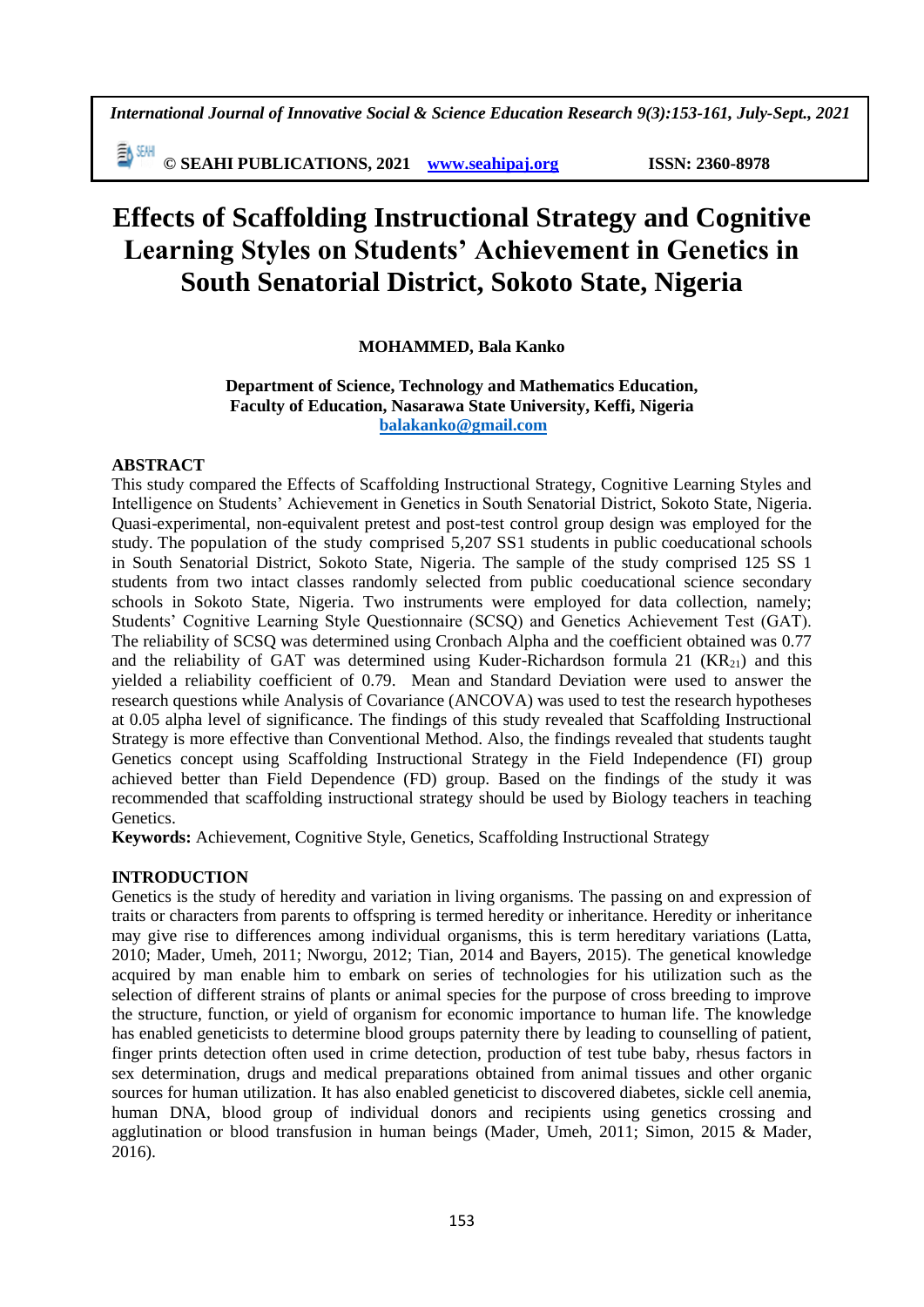The problems associated with low achievement in genetics are students' lack of interest and inability to retain most genetics concepts learnt, as identified by (Nworgu, 2012; Stephen, 2014) which according to them, can be traced to both teachers and students related problems. Studies revealed that low achievement in genetics has been attributed to attitudinal problem of students, superstitions belief, cognitive and socio-economic problem of teachers, administrative policy makers and instructional strategy among others (NECO, 2018; Stephen, 2014).

Scaffolding is an instructional strategy that emphasizes the teaching of new skills by engaging students collaboratively in tasks that would be too difficult for them to complete on their own. The teaching strategy emphasizes on the role of teachers and other more skillful persons in supporting the learner's development and providing support structures to get to that next stage or level (Nonye & Nwosu, 2011). The instructional strategy originated from Lev Vygotsky socio-culture theory and his concept of Zone of Proximal Development (ZPD). His socio-cultural theory spelt out that social interaction plays an important role in the development of cognition. In his view, the learner does not learn in isolation, rather learning is strongly influenced by social interactions, which take place in meaningful contexts.

Scaffolding as an instructional strategy depends heavily on the ideas that learners come to any educational setting with a great deal of pre-existing knowledge, some of which may be incorrect. It is the process of building on what a learner already knows that makes scaffolding an effective instructional technique. According to Olson and Prath (2000) and Casem (2013), in scaffolding instruction, a more knowledgeable person provides scaffolds to facilitate the learner's development. These can be in the form of support which may include resources, a compelling task, templates, and guides, guidance on the development of cognitive and social skills. The scaffolds facilitate a students' ability to build on prior knowledge and internalize new information. The activities provided in scaffolding instruction are just beyond the level of what the learner can do alone. An important aspect of scaffolding is that the scaffolds are temporary. Ibritam, Udofia, and Onweh (2015) asserted that as the learners' abilities increases, the scaffolding provided by the more knowledgeable person is progressively withdrawn. Finally, the learner is able to complete the task or master the concept independently.

Cognitive learning style is a psychological construct which is concerned with how an individual learns, thinks, solve problems, remembers and relates to others. It represents the individual differences in the various subcomponents of an information-processing model of three main cognitive processes: perception, memory and thought. Cognitive learning style is considered to be personality dimension that influences attitudes, values and social interaction. It is an individual characteristic mode of perceiving and processing information in the environment (Hall, 2000). An individual is either Fieldindependent (FI) or Field-dependent (FD). A Field-independent (FI) cognitive learning style learner is described as analytic, competitive, individualistic, task-oriented, internally referent, intrinsically motivated (self-study), self-structuring, detail oriented and visually perceptive, prefers individual project work and has poor social skills; while Field-dependent (FD) cognitive learner is described as global (wholistic), group-oriented, sensitive to social interactions and criticisms, externally motivated, externally referential, not visually perceptive, a non-verbal and passive learner who prefers external information and group projects (Hall, 2000; Calcaterra, Antonetti & Underwood, 2005; Guisande, Paramo, Tinajero & Almedida, 2007).

Cognitive process styles affect how one stores knowledge and retrieves it when the need arises (Tinajero & Paramo, 2000). The students' cognitive styles may hinder or facilitate the acquisition of knowledge in Science, Technology and Mathematics (Okwo & Otuba, 2007). The achievement of students with different cognitive learning styles in a given task will determine how effective the teacher is in delivering instruction that are related to the tasks and whether the objectives of the learning is achieved.

## **Literature Review**

Casem (2013) studied the effects of scaffolding strategy on students' performance in Mathematics. The study revealed that the students taught mathematics concepts through scaffolding performed better than those taught through lecture method. Equally, Olatubosun (2013) investigated the effects of using scaffolding strategy on the academic achievement of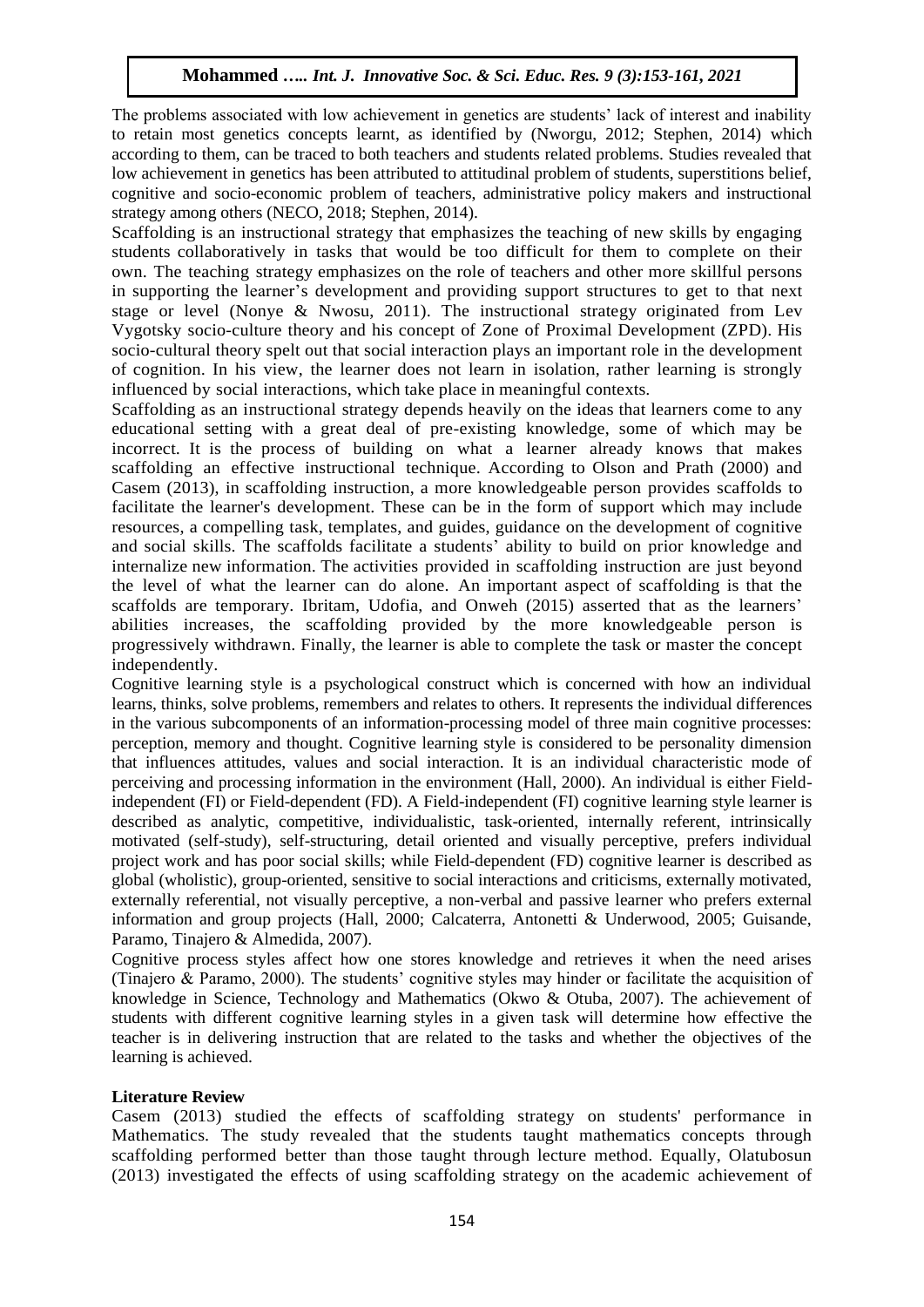students in integrated science in Junior secondary school (JSS). Results showed that students exposed to scaffolding strategy performed significantly better than their counterparts who were exposed to the traditional method. Akani (2015) conducted research on the effects of instructional scaffolding on the achievement of senior secondary students in Chemistry. The result obtained revealed that there is a significant difference in the mean score of students exposed to scaffolding instructional strategy and conventional method of instruction.

Ibritam, Udofia, and Onweh (2015) conducted a study to determine the difference in students' achievement in Block-laying and concreting using Scaffolding and Demonstration instructional methods in technical colleges. The result showed that there is no significant difference in the mean achievement scores of the students taught using scaffolding instructional strategy and those taught using instructional demonstration method. Uduafemhe (2015) undertook a study to determine the comparative effects of scaffolding and collaborative instructional approach on secondary school students' psychomotor achievement in Basic Electronics. Findings revealed that instructional scaffolding and collaborative instructional approaches are effective in improving students' achievement in Basic Electronics. However, the collaborative instructional approach was more effective than instructional scaffolding strategy. Adamu (2017) studied the effects of Analogy and scaffolding instructional strategies on senior secondary school Physics students' academic achievement. The two experimental groups were taught using Analogy and Scaffolding instructional strategies while the control group was taught using the lecture method. The finding of the study showed that there is a significant effect of treatment on students' academic achievement.

Atsumbe, Owodunni, Raymond and Uduafemhe (2018) carried out a study to determine the effects of scaffolding and collaborative instructional approaches on students' achievement in Basic Electronics. Results revealed that a collaborative instructional approach is more effective in improving student achievement in Basic Electronics than a scaffolding instructional approach. Also, gender had no significant influence on students' achievement in Basic Electronics when taught using scaffolding and collaborative instructional approaches. It was concluded that the collaborative instructional approach is a viable teaching method for improving students' achievement in Basic Electronics. Joda (2019) carried out a study to determine the effect of instructional scaffolding strategy on senior secondary school Biology Students' academic achievement and retention of concepts. The findings show that the students taught with instructional scaffolding strategy have significantly higher academic achievement than those taught with lecture method. Pandhu (2018) investigated the effect of Instruction with Scaffolding on achievement in Science in relation to cognitive styles and intelligence. The results revealed that, the achievement of the group through scaffolding instructional strategy was found to be significantly higher than the group taught through traditional method of teaching; the difference of achievement was not significant at two levels of cognitive styles and that the achievement gain score of high intelligence group were significantly higher in comparison to low intelligence group.

Studies by Bassey, Umoren and Udida, (2013); Agboghoroma, (2015); Okoye, (2016); Owoduni, Sanni, Nwokolo and Igwe, (2016); Ezeugwu, Nji, Anyaugbunam, Enyi and Eneja, (2016); Idika, (2017); Musa and Samuel, (2019); Samuel and Musa (2019) and Agu and Samuel (2019) in their various researches reported that there is a difference between the mean achievement of Science and Mathematics students with analytical (FI) cognitive styles and those with relational and inferential (FD) cognitive styles while Ndirika (2013), opined that ability levels have no significant effect on the achievement of students. Also, Okereke (2011), Anidoh and Eze (2014) reported that cognitive styles and gender have influence of students' achievement. Panhdu (2018) investigated the effect of instruction with scaffolding on school students'achievement in science in relation to cognitive styles and intelligence, the result revealed that cognitive styles and intelligence affect students' achievement. Nevertheless, there is no specific study on Effects of Scaffolding Instructional Strategy and Cognitive Learning Styles on Students' Achievement in Genetics in South Senatorial District, Sokoto State, Nigeria, hence the need for this study.

Finding strategies to maintain students' achievement and retention in learning genetics and improving their problem solving skills is important for national development. So far, the instructional strategies employed in teaching genetics have not improved students' achievement and motivation in the subject to a considerable extent. As a result, developing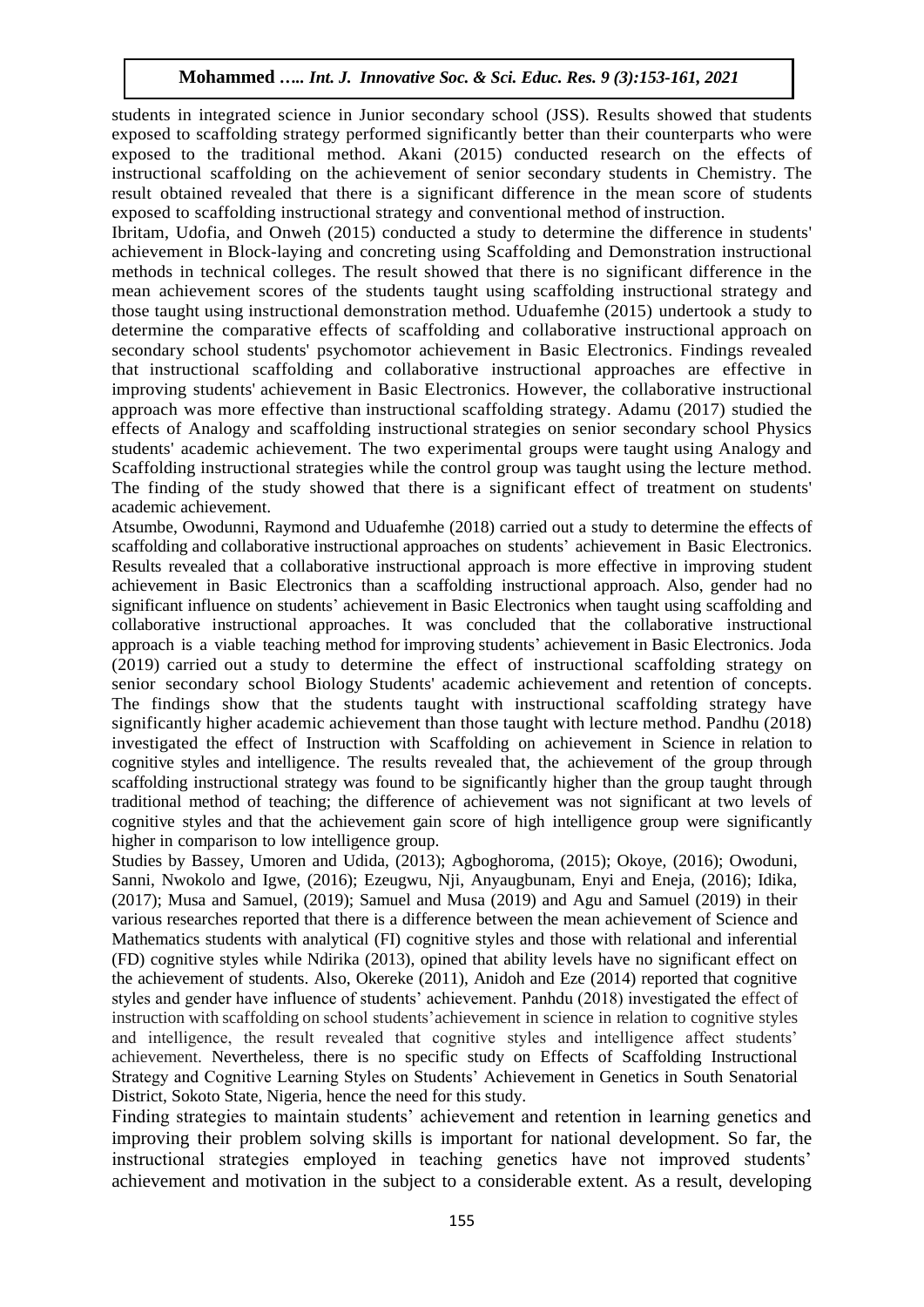better strategies of teaching genetics has become one of the core issues that scholars deal with in Biology education.

# **Objectives of the Study**

The purpose of this study was to investigate the effect of Scaffolding Instructional Strategy on students' cognitive learning styles and achievement in Genetics in Sokoto State, Nigeria. Specifically, the study sought to:

- 1. determine the mean achievement scores of field independent students taught Genetics using Scaffolding Instructional Strategy and conventional method.
- 2. determine the mean achievement scores of field dependent students taught Genetics using Scaffolding Instructional Strategy and conventional method.

## **Research Questions**

- 1. What are the mean achievement scores of field independent students taught Genetics using Scaffolding Instructional Strategy and conventional method?
- 2. What are the mean achievement scores of field dependent students taught Genetics using Scaffolding Instructional Strategy and conventional method?

## **Hypotheses**

- **HO1:** There is no significance difference between the mean achievement scores of field independent students taught Genetics using Scaffolding Instructional Strategy with those taught using conventional method.
- **HO2:** There is no significance difference between the mean achievement scores of field dependent students taught Genetics using Scaffolding Instructional Strategy with those taught using conventional method.

## **METHODOLOGY**

Quasi-experimental, non-equivalent pretest and post-test control group design was employed for the study. The population of the study comprised 5,207 SS1 students in public coeducational schools in South Senatorial District, Sokoto State, Nigeria. The sample of the study comprised 125 SS 1 students from two intact classes randomly selected from public coeducational science secondary schools in Sokoto State, Nigeria. The experimental group I (n=60 (FI=28, FD=32)) and control group (n=65 (FI=28, FD=37)) were taught using Scaffolding Instructional Strategy instructional strategy and conventional method respectively for six weeks. Students' Cognitive Learning Style Questionnaire (SCSQ) and Genetics Achievement Test (GAT) were used as instruments for data collection. The Students' Cognitive Learning Style Questionnaire (SCSC) was adapted from Robert Wyss (2002) Cognitive Style Checklist, it consists of 18 simple statements SCSQ is a rated using a four-point Likert scale. The options are; Strongly agreed  $(SA) = 4$  points, Agree  $(A) = 3$  points, Disagree  $(D) = 2$ points and Strongly Disagreed  $(SD) = 1$  point. The questionnaire was used to categorize students based on their cognitive styles. Those who will score 1-36 will be categorized as field dependent and those who will score 37-72 will be categorized as field independent. GAT consisted of 30 multiple choice achievement test items with 4-options A-D designed to measure students' achievement. The instrument was subjected to content and face validity by two experts in Usman Fodio University, Sokoto and one from Nasarawa State University, Keffi. The reliability of SCSQ was determined using Cronbach Alpha and the coefficient obtained was 0.77 and the reliability of GAT was determined using Kuder-Richardson formula 21  $(KR_{21})$  and this yielded a reliability coefficient of 0.79.

## **Experimental Procedure**

During the first week of the experiment, the students were divided into Field independent (FI) and Field dependent (FD) using SCSQ thereafter, a pretest was administered. The treatment lasted for six weeks. The control group was taught using the conventional method. The last one week was used for the administration of posttest after treatment using GAT. This made a total of eight weeks.

## **DATA ANALYSIS/RESULTS**

Mean and Standard Deviation were used to answer the research questions while Analysis of Covariance (ANCOVA) was used to test the research hypotheses at 0.05 alpha level of significance.

## **Research Question One**

*What are the mean achievement scores of field independent students taught Genetics using Scaffolding Instructional Strategy and conventional method?*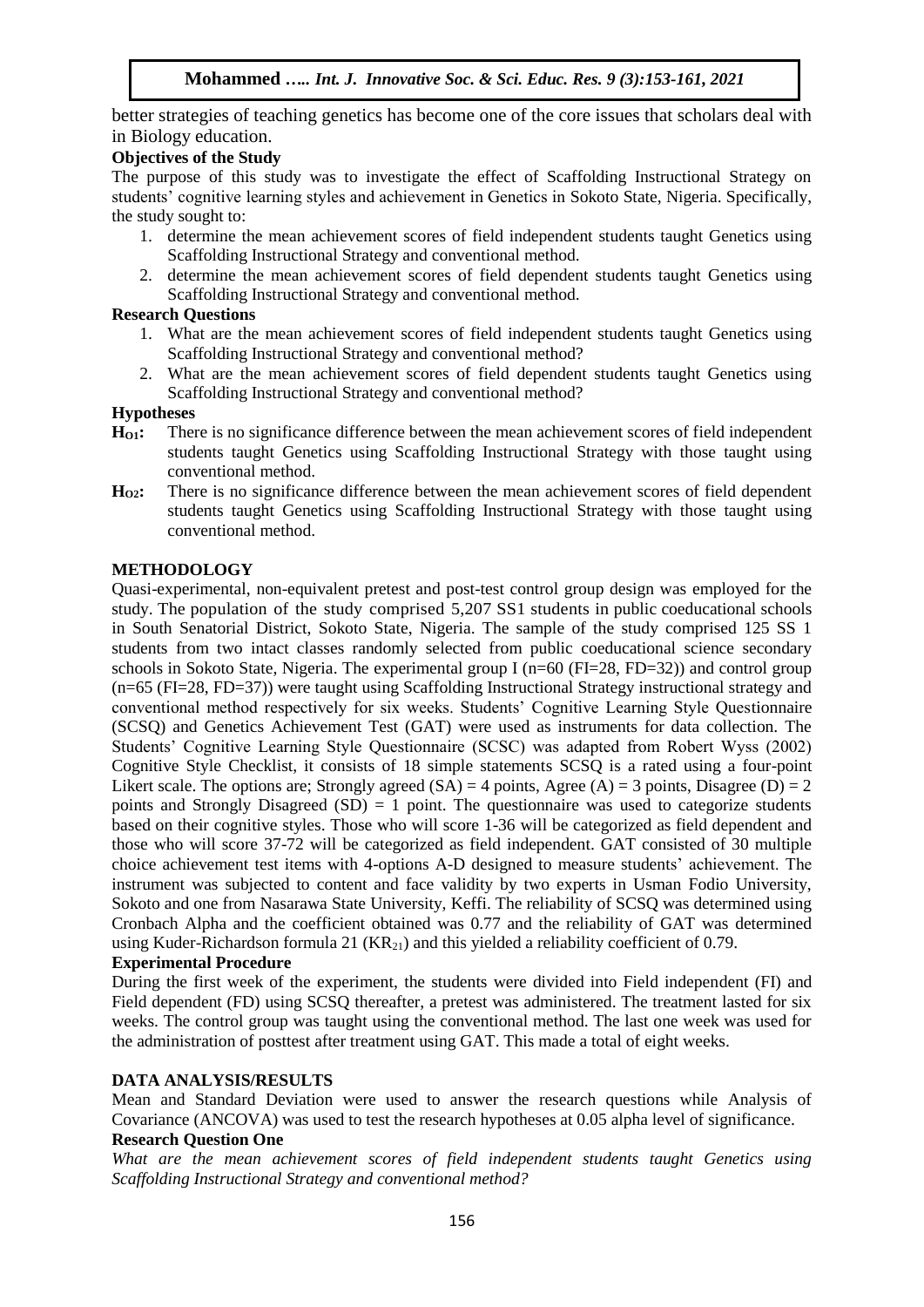**Mohammed** *….. Int. J. Innovative Soc. & Sci. Educ. Res. 9 (3):153-161, 2021*

| $\sim$<br>$\overline{\phantom{a}}$<br>Field Independent |                       | Pre-test<br>Post-test |       | Mean Difference |  |  |
|---------------------------------------------------------|-----------------------|-----------------------|-------|-----------------|--|--|
| <b>SIS</b>                                              | Mean                  | 10.93                 | 15.43 | 4.50            |  |  |
|                                                         | N                     | 28                    | 28    |                 |  |  |
|                                                         | <b>Std. Deviation</b> | 2.071                 | 2.080 |                 |  |  |
| <b>CM</b>                                               | Mean                  | 10.50                 | 11.11 | 0.61            |  |  |
|                                                         | N                     | 28                    | 28    |                 |  |  |
|                                                         | Std. Deviation        | 1.139                 | 1.449 |                 |  |  |

**Table 1. Mean Scores and Standard Deviations of Field Independent Students taught Genetics using Scaffolding Instructional Strategy and Conventional Method**

Table 1 reveals that for the field independent students taught Genetics using the field trip, the mean score for the pre-test is 10.93 and for the post-test is 15.43 with a mean difference of 4.50 and for the field independent students taught Genetics in the conventional method, the mean score for the pre-test is 10.50 and for the post-test is 11.11 with a mean difference of 0.61.

## **Hypothesis One**

There is no significance difference between the mean achievement scores of field independent students taught Genetics using Scaffolding Instructional Strategy with those taught using conventional method.

The data to test this hypothesis is presented in Table 2.

**Table 2. ANCOVA Result of Field Independent Students taught Genetics using Scaffolding Instructional Strategy and Conventional Method**

| Source                 | ອຸ<br>Type III Sum of Df<br>Squares |    | Mean Square | $\mathbf F$ | Sig. |  |
|------------------------|-------------------------------------|----|-------------|-------------|------|--|
| <b>Corrected Model</b> | 261.637                             | 2  | 130.818     | 39.997      | .000 |  |
| Intercept              | 213.253                             |    | 213.253     | 65.202      | .000 |  |
| Pretest                | .190                                |    | .190        | .058        | .810 |  |
| FIinSISnCM             | 255.257                             |    | 255.257     | 78.044      | .000 |  |
| Error                  | 173.345                             | 53 | 3.271       |             |      |  |
| Total                  | 10293.000                           | 56 |             |             |      |  |
| Corrected Total        | 434.982                             | 55 |             |             |      |  |

Table 2 reveals a significant difference in the mean achievement scores of field independent students taught Genetics using Scaffolding Instructional Strategy and conventional method.  $F =$  ratio of 78.044 was obtained with associated exact probability value of 0.000 (F = 78.044; P = 0.000  $\lt \alpha$  = 0.05). Since the associated probability (0.000) is less than 0.05 set as level of significance, the null hypothesis was rejected. The result implies that the Scaffolding Instructional Strategy group produced a significant effect on the post-test achievement scores of students when covariate effect (pre-test) was controlled. This indicates that there was a significant difference in the mean achievement scores of field independent students taught Genetics using Scaffolding Instructional Strategy and conventional method. This indicates that there was a significant difference in the mean achievement scores of field independent students taught Genetics using Scaffolding Instructional Strategy and conventional method in favour of the Scaffolding Instructional Strategy group.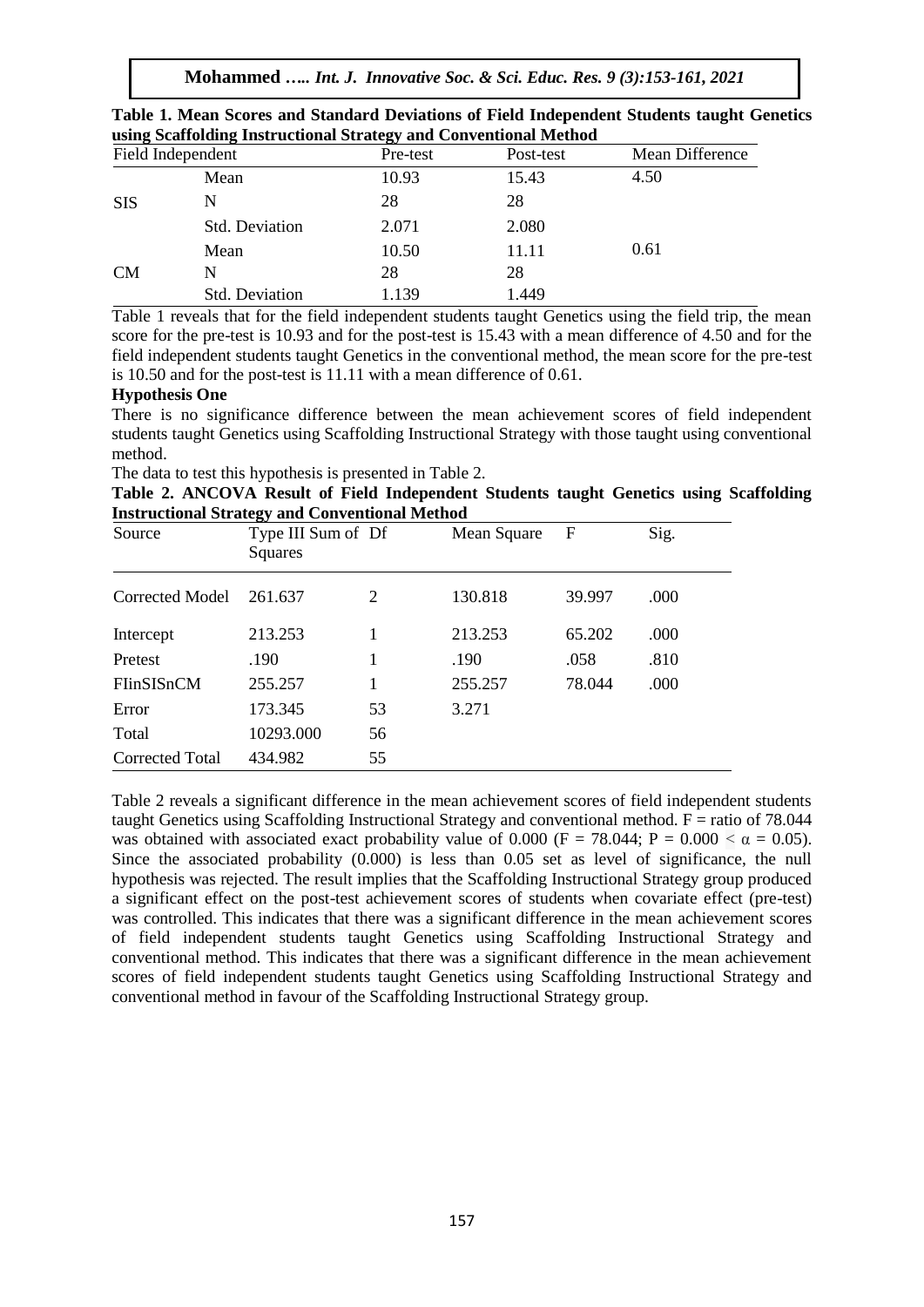#### **Research Question Two**

*What are the mean achievement scores of field dependent students taught Genetics using Scaffolding Instructional Strategy and conventional method?* 

| Table 3. Mean Scores and Standard Deviations of Field Dependent Students taught Genetics |  |  |  |  |
|------------------------------------------------------------------------------------------|--|--|--|--|
| using Scaffolding Instructional Strategy and Conventional Method                         |  |  |  |  |

| <b>Field Dependent</b> |                       | Pre-test | Post-test | Mean Difference |
|------------------------|-----------------------|----------|-----------|-----------------|
|                        |                       |          |           |                 |
|                        | Mean                  | 10.91    | 13.03     | 2.12            |
| <b>SIS</b>             | N                     | 32       | 32        |                 |
|                        | <b>Std. Deviation</b> | 2.176    | 1.379     |                 |
|                        | Mean                  | 10.59    | 11.27     | 0.68            |
| <b>CM</b>              | N                     | 37       | 37        |                 |
|                        | Std. Deviation        | 1.066    | 1.347     |                 |

Table 3 reveals that for the field dependent students taught Genetics using the Scaffolding Strategy, the mean score for the pre-test is 10.91 and for the post-test is 13.03 with a mean difference of 2.12 and for the field dependent students taught Genetics in the conventional method, the mean score for the pre-test is 10.59 and for the post-test is 11.27 with a mean difference of 0.68.

#### **Hypothesis Two**

There is no significance difference between the mean achievement scores of field dependent students taught Genetics using Scaffolding Instructional Strategy with those taught using conventional method. The data to test this hypothesis is presented in Table 4.

| Table 4. ANCOVA Result of Field Dependent Students taught Genetics using Scaffolding |
|--------------------------------------------------------------------------------------|
| <b>Instructional Strategy and Conventional Method</b>                                |

| Source          | Type III Sum of<br>Squares | df             | Mean Square | F      | Sig. |
|-----------------|----------------------------|----------------|-------------|--------|------|
| Corrected Model | 56.856                     | $\overline{2}$ | 28.428      | 15.555 | .000 |
| Intercept       | 179.983                    |                | 179.983     | 98.480 | .000 |
| Pretest         | 3.644                      | 1              | 3.644       | 1.994  | .163 |
| FDinSISnCM      | 50.174                     |                | 50.174      | 27.453 | .000 |
| Error           | 120.622                    | 66             | 1.828       |        |      |
| Total           | 10258.000                  | 69             |             |        |      |
| Corrected Total | 177.478                    | 68             |             |        |      |

Table 4 reveals a significant difference in the mean achievement scores of field dependent students taught Genetics using Scaffolding Instructional Strategy and conventional method.  $F =$  ratio of 27.453 was obtained with associated exact probability value of 0.000 (F = 27.453; P = 0.000  $\lt \alpha$  = 0.05). Since the associated probability (0.000) is less than 0.05 set as level of significance, the null hypothesis was rejected. The result implies that the Scaffolding Instructional Strategy group produced a significant effect on the post-test achievement scores of students when covariate effect (pre-test) was controlled. This indicates that there was a significant difference in the mean achievement scores of field dependent students taught Genetics using Scaffolding Instructional Strategy and conventional method. This indicates that there was a significant difference in the mean achievement scores of field dependent students taught Genetics using Scaffolding strategy and conventional method in favour of the Scaffolding strategy group.

#### **DISCUSSION OF FINDINGS**

The findings of this study revealed that the achievement of the group through scaffolding instructional strategy was found to be significantly higher than the group taught through conventional method of teaching. This finding is in agreement with the findings of Joda (2019);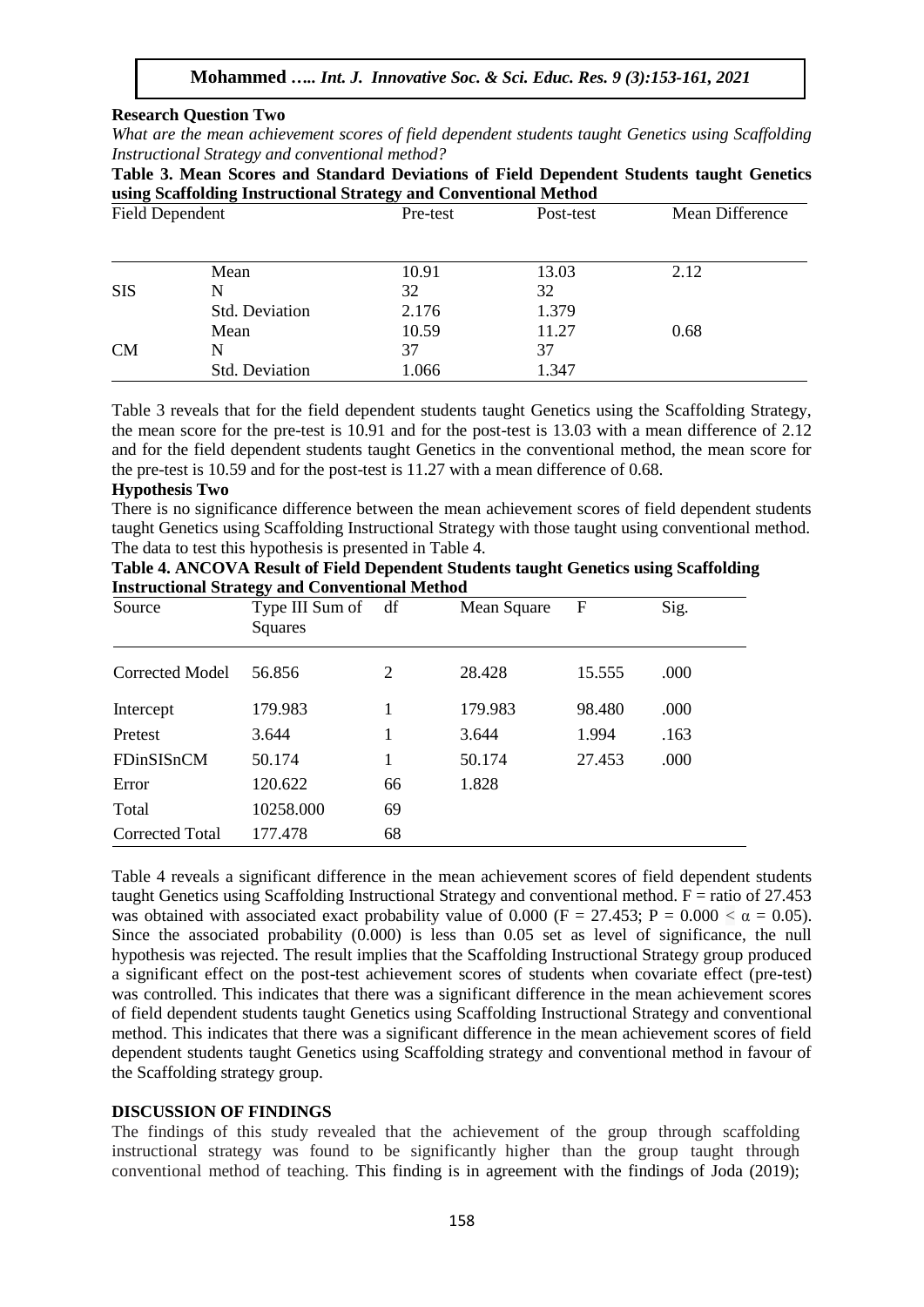Panhdu (2018); Ibritam, Udofia, and Onweh (2015); Casem (2013); Olatubosun (2013); Akani (2015); Uduafemhe (2015) and Adamu (2017) who in their different researches asserted that instructional scaffolding strategy has a better effect on academic achievement.

The findings of this study reveals a significant difference in the mean achievement scores of field independent and field dependent students taught Genetics using Scaffolding Instructional Strategy and conventional method in favour of the Scaffolding Instructional Strategy group and on field independent students. This is in agreement with findings of Samuel and Musa (2019), Musa and Samuel (2019), Agu and Samuel (2019), Idika (2017) Okoye (2016) Agboghoroma (2015) Owoduni, Sanni, Nwokolo and Igwe (2016) Ezeugwu, Nji, Anyaugbunam, Enyi & Eneja (2016), Musya (2015), Bassey, Umoren and Udida (2013), and Okereke (2011) who reported that there is a difference between the mean achievement of students with analytical (FI) cognitive styles and those with relational and inferential (FD) cognitive styles in Science and other related subjects. But in contrast with the findings of Okoye (2016) who in their different researches reported that cognitive styles are not affected by intelligence and that Field Dependence/Independence focuses on the process of learning rather than ability.

The reason for better achievement experienced by the treatment groups could be because the students were captivated, more focused, attentive and interested in what they were doing. This no doubt offered slow learners opportunity to catch up with the fast learners. Basic Science students' achievement could greatly improve if they are allowed to take charge of their learning. Interaction among the students provides a better opportunity to develop cognition. This is in agreement with Kolb's experiential learning theory which states that knowledge is created through the transformation of experience resulting from the combinations of grasping and transforming the experience. It is also in conformity with field dependence/ field independence theory of Witkin, Moore, Goodenough and Cox (1977) who opined that learner's perception or comprehension of information is affected by the surrounding environment

## **CONCLUSION**

The findings of this study have shown that Scaffolding Instructional Strategy is more effective than Conventional Method. Also, the findings revealed that students taught Genetics concept using Scaffolding Instructional Strategy in the Field Independence (FI) group achieved better than Field Dependence (FD) group.

## **RECOMMENDATION**

Based on the findings of the study it was recommended that:

1. Scaffolding instructional strategy should be used by Biology teachers in teaching Genetics.

# **REFERENCES**

- Adamu, J. (2017). Effects of analogy and scaffolding instructional strategies on senior secondary school physics students' academic achievement in Adamawa State, Nigeria. Unpublished M. Tech research thesis. Modibbo Adama University of Technology Yola, Adamawa State.
- Afolabi, F., & Akinbobola, A. O. (2009). Constructivist problem based learning technique and the academic achievement of physics students with low ability level in Nigerian secondary schools. *Eurasian Journal of Physics and Chemistry Education*, 1(1), 45–51.
- Agboghoroma, T. E. (2015). Interaction effects of cognitive style and instructional mode on students' knowledge of Integrated Science. *European Journal of Research and Refection in Educational Sciences,* 3(1), 47-54.
- Agu, P. A., & Samuel, I. R. (2019). Influence of cognitive learning styles on achievement of science and technical college students in Nasarawa State, Nigeria. *East African Journal of Engineering and Computer Sciences*, 2(9), 232-238. DOI:10.36349/EASJECS.2019.v02i09.001
- Akani, O. (2015). Impact of instructional scaffolding on students' achievement in Chemistry in Secondary School in Ebonyi State, Nigeria. *International Journal of Education, Learning and Development*, 3(7), 74-83.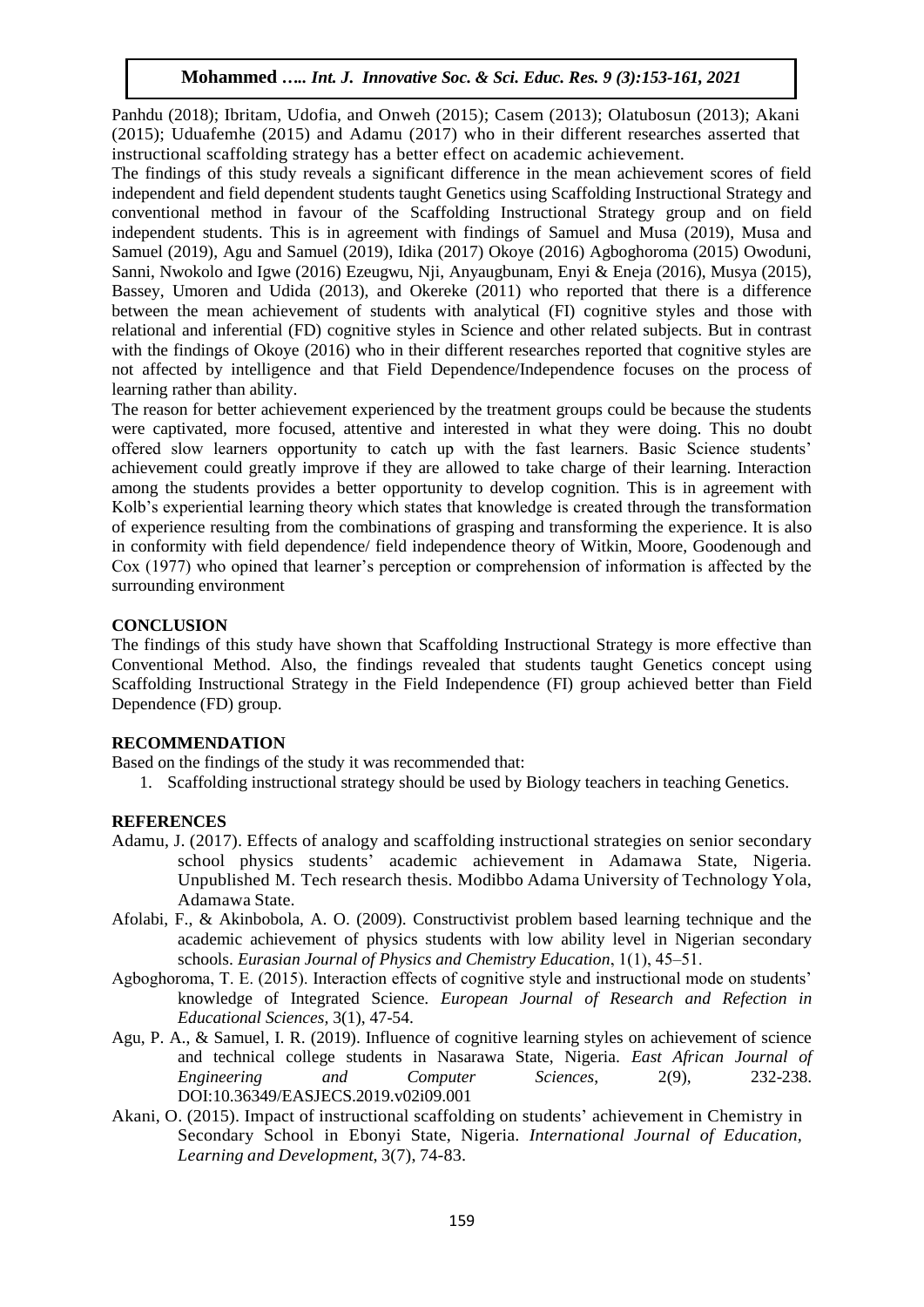- Atsumbe, B., Owodunni, S., Raymond, E., & Uduafemhe, M. (2018). Students' achievement in basic electronics: Effects of scaffolding and collaborative instructional approaches. *EURASIA Journal of Mathematics, Science and Technology Education*, 14(8), 2-17
- Bassey, S. W., Umoren, G., & Udida , L. A. (2013). Cognitive styles, secondary school students' attitude and performance in Chemistry in Akwa Ibom State-Nigeria. [www.hbcse.](http://www.hbcse/) tifr.res.in/bassey.
- Bayers, A. (2015). Biology life on earth. Retrieved from [http://www](http://www/). (2018, May 9<sup>th</sup>).
- Casem, R. Q. (2013). Scaffolding Instructional Strategy in teaching Mathematics: Its effects on students' performance and altitude. *Comprehensive Journal of Education Research,* 1(1), 9-19
- Calcateria, A., Antonetti, A., & Underwood, J. (2005). Cognitive style, hypermedia navigation and learning. *Journal of Computer and Education*, 44, 441-457.
- Chen, S. Y., & McCredie, R. D. (2004). Cognitive modelling of students learning in web-based instructional programmes. *International Journal of Human-Computer Interaction*, 17 (3), 375 402.
- Cholewinski, M. (2009). An introduction to constructivism and authentic activity. *Journal*
- *of the school of contemporary international studies Nagoya University of Foreign Studies*, 5, 283‒316.
- De-Ture, M. (2004). Cognitive style and self-efficacy. *The American Journal of Distance education*, 18 (1), 21-38.
- Dooly, M. (2008). Constructing knowledge together. Telecollaborative language learning. A guidebook to moderating intercultural collaboration online,  $3(1)$ ,  $21-45$ .
- Elander, K., & Cronje, J. C. (2016). Paradigms revisited: a quantitative investigation into a model to integrate objectivism and constructivism in instructional design. *Educational Technology Research and Development*, 64(3), 389-405.
- Ertmer, P. A., & Newby, T. J. (2013). Behaviorism, cognitivism, constructivism: comparing critical features from an instructional design perspective. Performance Improvement Quarterly,  $26(2)$ ,  $43-71$ .
- Ezeugwu, J. O., Nji, G. C., Anyaegbunam, N. J., Enyi, C., & Eneja, R. U. (2016). Influence of cognitive ability, gender and school location on students' achievement in senior secondary school Financial Accounting. European Journal of Economics, Finance and Administrative Sciences, 89, 1-21.
- Federal Republic of Nigeria, (2014). National Policy on Education. Lagos. NERDC Press.
- Guisande, M. A., Paramo, M. F., Tinajero, k., & Almedia, S. A. (2007). Field dependenceindependence (FDI) cognitive style. An analysis of Attention Functioning Psicothema, 19(4), 572-577.
- Hall, J. K. (2000) Field dependence-independence and computer-based instruction in Geography. Doctoral Dissertation, Virginia: *Polytechnic Institute and State University.*
- Ibritam, K. S, Udofia, N. & Onweh, V. Z. (2015). Assessing the potency of scaffolding and Demonstration instructional methods on student's achievement in Technical Colleges in Akwa Ibom State. *Advances in Research*, 3(1), 92- 101.
- Idika, M. I. (2017). Influence of cognitive styles and gender on secondary school students 'achievement in and attitude to Chemistry. *Advances in Social Sciences Research Journal.* 4(1), 129-139.
- Jabor, M. K., Machtmes, K., Kungu, K., Buntat, Y., & Nordin, M. S. (2011). The influence of age and gender on the students' achievement in mathematics. International Conference on Social Science and Humanity IPEDR, 5(2011), (pp. 304–308). Singapore.
- Jackson, S. R. (2006). Using constructivist methods to teach social studies to special education students. Terminal Masters Project Wayne State University, Detroit, Michigan.
- Jia, Q. (2010). A brief study on the implication of constructivism teaching theory on classroom teaching reform in basic education. International Education Studies, 3(2), 197–199.
- Joda, F. M. (2019), Effects of Instructional Scaffolding Strategy on Senior Secondary Biology Students' Academic Achievement and Retention in Taraba State, Nigeria. In: *Education Quarterly Reviews*, Vol.2, No.2, 269-275.